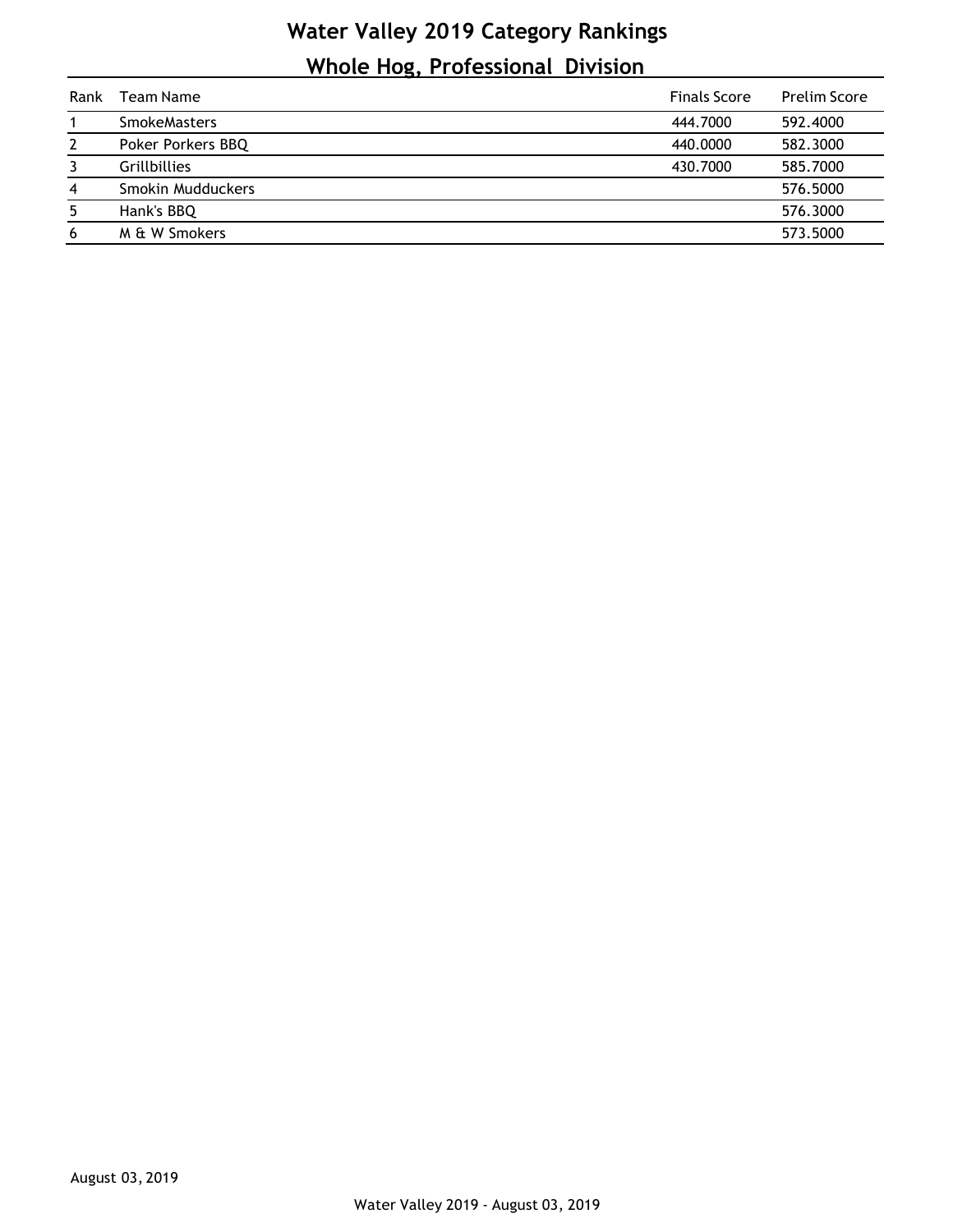## **Water Valley 2019 Category Rankings Pulled Pork, Professional Division**

| Rank                    | <b>Team Name</b>            | <b>Finals Score</b> | <b>Prelim Score</b> |
|-------------------------|-----------------------------|---------------------|---------------------|
| 1                       | <b>Woods Custom Cookers</b> | 448.0000            | 595.4000            |
| $\mathbf{2}$            | Poker Porkers BBQ           | 438.9000            | 594.5000            |
| 3                       | Grillbillies                | 431.0000            | 596.4000            |
| $\overline{\mathbf{4}}$ | <b>Chief Smokers</b>        |                     | 590.5000            |
| 5                       | New Pigs On The Block       |                     | 589.4000            |
| 6                       | U Pigs BBQ                  |                     | 588.9000            |
| 7                       | No Count Q                  |                     | 588.2000            |
| 8                       | Smoke Master                |                     | 583.3000            |
| 9                       | The Barbeque Experiment     |                     | 580.7000            |
| 10                      | Indirect Fire Barbeque      |                     | 580.2000            |
| 11                      | Smokin Mudduckers           |                     | 579.1000            |
| 12                      | Lickman BBQ                 |                     | 576.4000            |
| 13                      | AJI-QUE                     |                     | 574.5000            |
| 14                      | <b>Butt's A Blaze</b>       |                     | 573.0000            |
| 15                      | Fletch & Daves Divine Swine |                     | 571.7000            |
| 16                      | M & W Smokers               |                     | 570.9000            |
| 17                      | Rib-Ka-Teers                |                     | 569.4000            |
| 18                      | Big Muddy Q                 |                     | 569.3000            |
| 19                      | Tallahatchie Smoke          |                     | 564.6000            |
| 20                      | Maverick's BBQ              |                     | 559.9000            |
| 21                      | Hog Fat                     |                     | 559.8000            |
| 22                      | Budro's BBQ                 |                     | 557.2000            |
| 23                      | Sweet Smoke                 |                     | 420.0000            |